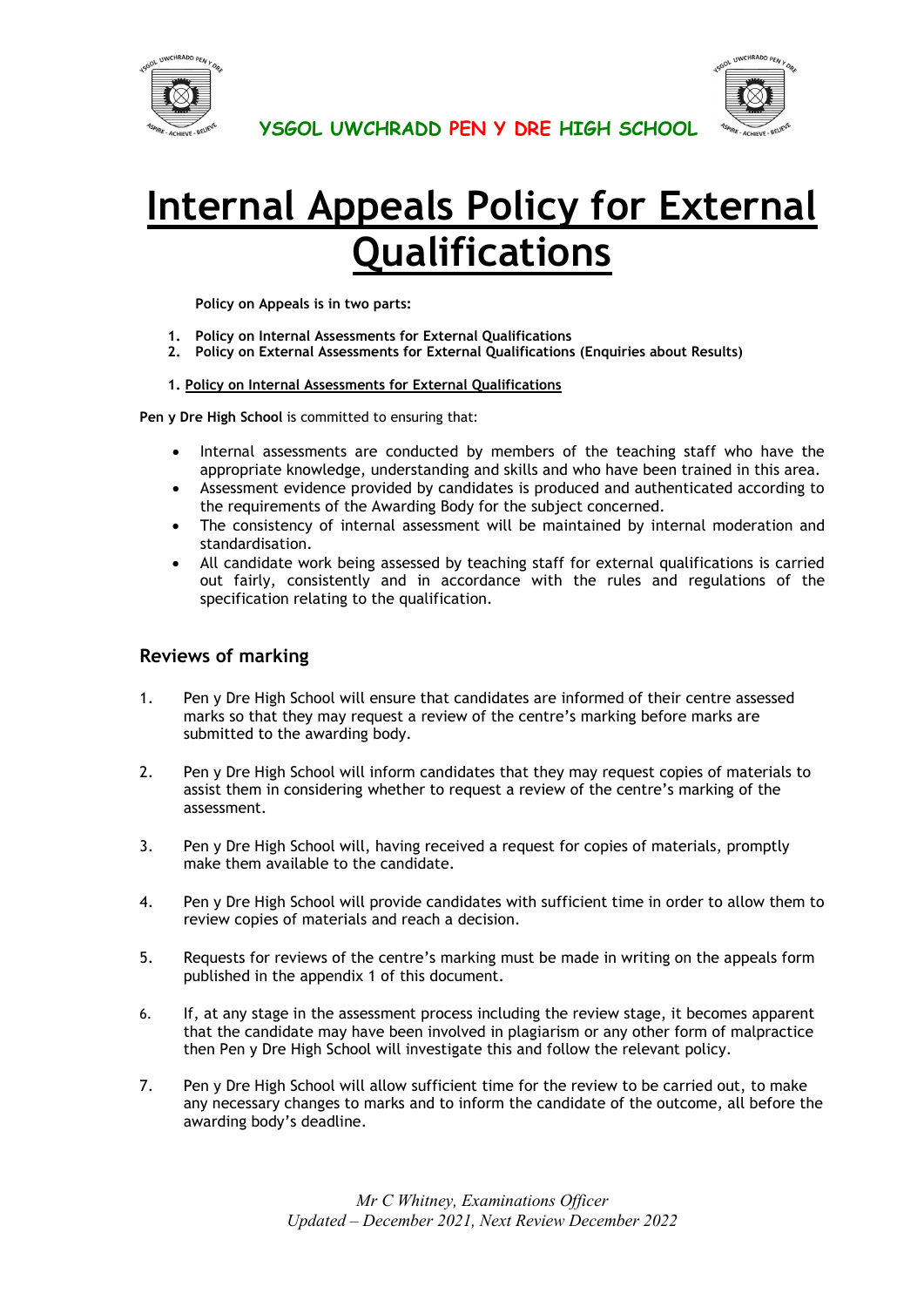



8. Pen y Dre High School will ensure that the review of marking is carried out by an assessor who has appropriate competence, has had no previous involvement in the assessment of that candidate and has no personal interest in the review.

9. Pen y Dre High School will instruct the reviewer to ensure that the candidate's mark is consistent with the standard set by the centre. The outcome of a review may therefore be one of the following:

a. The mark may remain unchanged

b. The mark may be increased if the reviewer finds that the mark scheme was not reasonably applied by the original assessor/s c. The mark may be decreased if the reviewer finds that the mark scheme was not

reasonably applied by the original assessor/s

- 10. Because of the tight timescales involved there is no further route for appeal once a review has been conducted, however the school's complaints policy is available for those who may wish to bring to our attention any perceived failures in the way we have assessed or reviewed assessment.
- 11. Pen y Dre High School will inform the candidate in writing of the outcome of the review of the centre's marking.
- 12. The outcome of the review of the centre's marking will be made known to the head of centre and the school will consider whether the request constitutes a complaint under the school's complaints policy. A written record will be kept and made available to the awarding body upon request. Should the review of the centre's marking bring any irregularity in procedures to light, the awarding body will be informed immediately.

The regulations for GCSE, Entry Level and Project Qualification Coursework Assignments and GCSE NEA / Controlled Assessments state that:

- o "The work you submit for assessment must be your own"
- $\circ$  "You must not copy from someone else or allow another candidate to copy from you"
- $\circ$  "If you copy the words or ideas of others and don't show your sources in references and a bibliography, this will be considered as cheating or malpractice"

Teachers have the right to reject a candidate's work on the grounds of malpractice if any of the above regulations are broken.

The candidate, parent or guardian of a candidate has the right to appeal against any decisions to reject to a candidate's internally assessed work on the grounds of malpractice.

#### **Review of Procedures**

- 1. The candidate, parent or guardian of a candidate wishing to appeal against the procedures used in internal assessment should write to the Examinations Officer as soon as the matter arises. The deadline for the receipt of appeal applications to reach the school is ten days prior to the start of the written examination series. Internal appeals will be considered, and resolved, by the date of the last externally assessed paper of the series [eg by the end of June for the summer series].
- 2. On receipt of a written appeal, an enquiry into the internal assessment will be conducted by the Examinations Officer, a member of the Senior Management Team and a Head of Faculty not involved in the internal assessment decision. This enquiry will consider whether the procedures used in the internal assessment conformed to the published requirement of the Awarding Body and the ACCAC Code of Practice.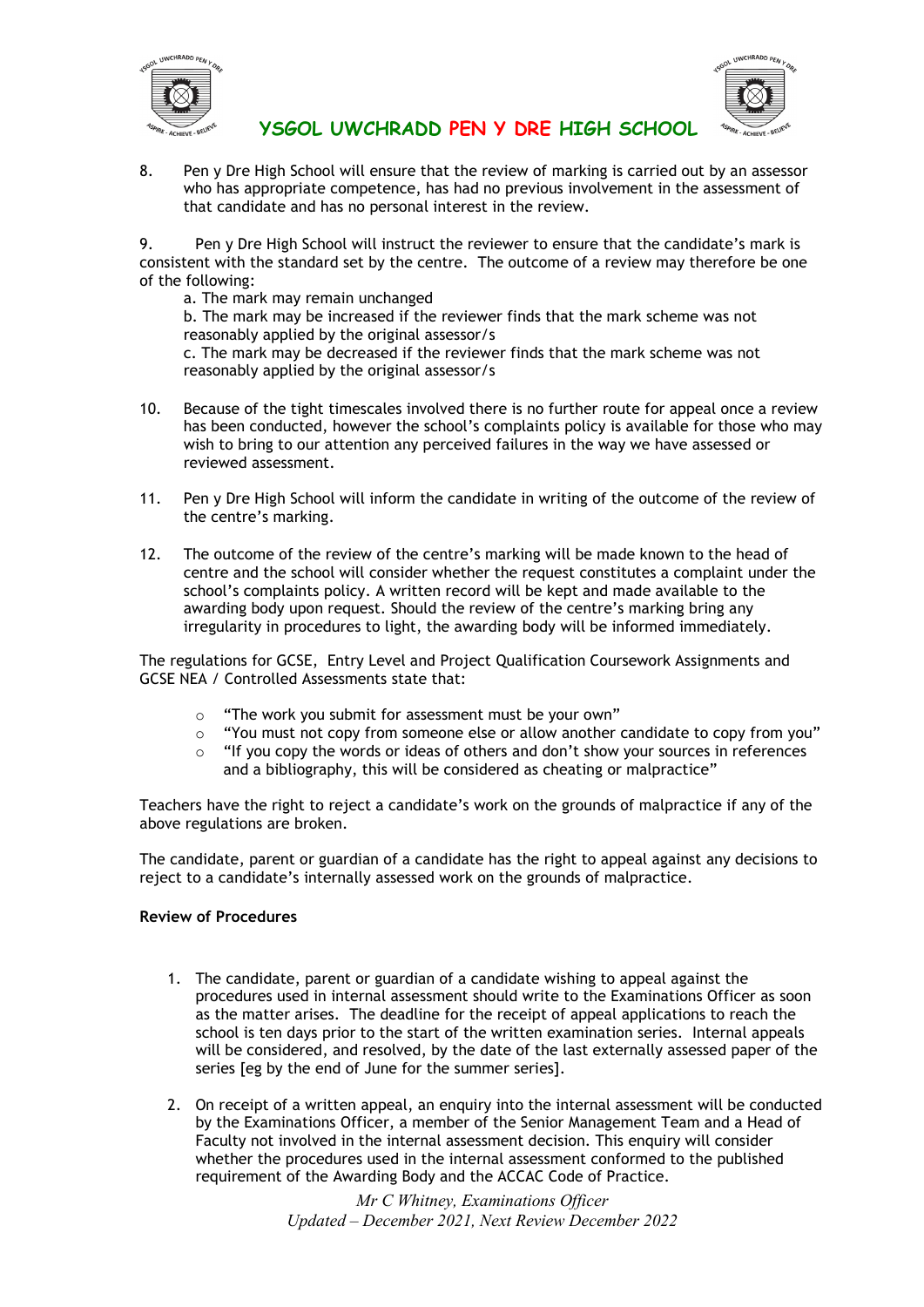



The outcome of the appeal will be reported in writing to the candidate, parent or guardian [including relevant correspondence with the Awarding Body] before public exam results day for the award.

A written record of the appeal and the outcome will be kept on file at the centre and the Awarding Body will be informed of any amendments.

#### 2. **Policy on External Assessments for External Qualifications [Enquiries about Results - EARs]**

#### **Appeals against the school's decision not to request a post-results Service**

In normal circumstances the school will support any well-considered request from a candidate for the standard post results services (Clerical check (service 1), Review and priority review of marking (service 2), Moderation review (service 3), Priority copy of marked paper (access to scripts), Original marked paper or recording (access to scripts).

However, there are certain circumstances where we will not do so, for example if we believe that the action would not be in the candidate's best interest, because there is a risk of it adversely affecting another candidate (e.g. with a request for a review of moderation), or because the impact in school in terms of cost, time or other resources outweighs the potential benefit from the action.

If we make such a decision then candidates, or their parents/ carers, may appeal to us by completing the appeals form in the examinations section of the school website submitted to the centre by completing the internal appeals form at least 10 working days prior to the internal deadline for submitting the relevant post-results service. The appeal will be considered by the line manager of the person who made the original decision and the appellant will be informed of the outcome of his/her appeal before the internal deadline for submitting an EAR.

#### **Appeals against the outcome of external examination and controlled assessment results**

Only the school can mount an appeal to a JCQ awarding body. An appeal can only be requested if a candidate has already requested and received the outcome of a review of marking or moderation review.

Appeals are not part of the range of post-results services that we provide to candidates; they are a process that the school will use if and only if there is evidence that an awarding body has failed to:

 $\overline{p}$  use procedures that were consistent with regulatory requirements

 $\overline{p}$  apply its procedures properly and fairly in arriving at judgements

Candidates or their parent(s)/ carer(s) may bring to the attention of the school cases where they believe that an appeal may be justified. If they do so they are expected to provide a clear account of which of the conditions stipulated above has been breached and to provide the evidence necessary to show that this is the case.

Where the school believes that a valid case can be made they may choose to mount an appeal. The school will make the judgement about whether an appeal is sufficiently justified to be made to an awarding body on the basis of whether to do so would be a good use of school funds and resources; in doing so they may require a contribution to those costs.

The candidate or a parent/ carer of the candidate may be required to pay all or part of the costs of mounting the appeal. This will depend on the nature of the issue being appealed and the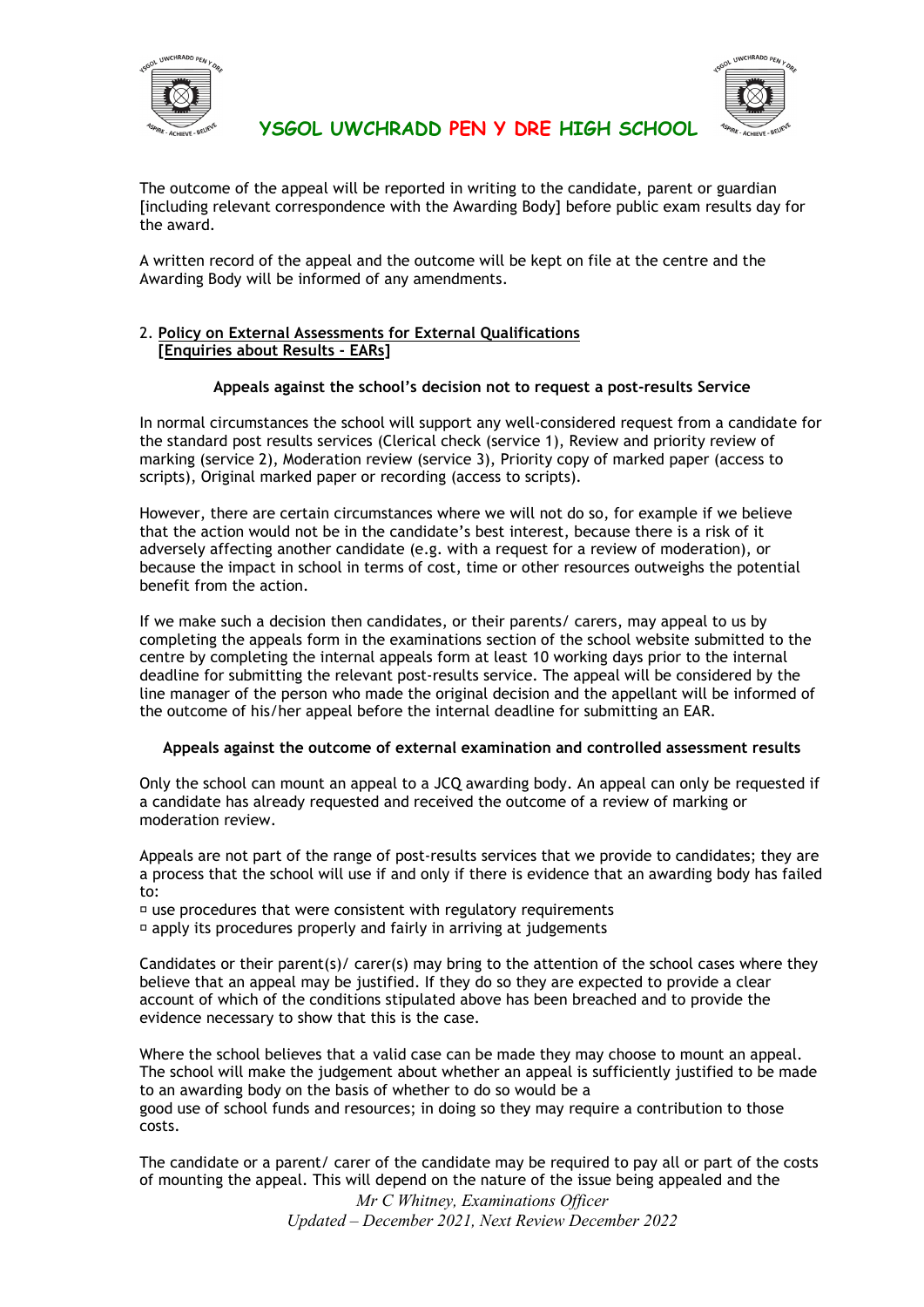



extent to which the school feels the candidate has provided good evidence to support it, the likelihood of success and the likely impact of a successful appeal.

We will not support appeals where the motivation is speculative; e.g. an attempt to gain a few more marks to move a candidate over a grade boundary. We will support appeals where there are strong grounds to believe that a candidate's rights have been breached or they have clearly been treated unfairly.

Candidates, or their parents/ carers, may appeal to us by completing the appeals form in the examinations section of the school website submitted to the centre by completing the internal appeals form at least 10 working days prior to the deadline for submitting the appeal to the awarding body. Candidates and their parents/ carers are encouraged to look for information about appeals on the website of the relevant awarding body and at [https://www.jcq.org.uk/exams-office/appeals.](https://www.jcq.org.uk/exams-office/appeals)

#### **Appeals against malpractice decisions – when an awarding body has applied a malpractice penalty**

These appeals go straight to stage two (appeal hearing). The school will only appeal malpractice decisions in exceptional circumstances when there is compelling evidence that the awarding body have failed to apply appropriate and reasonable procedures. The basis on which we will pursue this is similar to that for appeals against the outcome of external examination and controlled assessment results: we will do it only when we believe it is well justified and a good use of school funds and resources, and we may require a contribution to cover costs.

We will not support appeals where the motivation is speculative; e.g. an attempt to gain a few more marks to move a candidate over a grade boundary. We will support appeals where there are strong grounds to believe that a candidate's rights have been breached or they have clearly been treated unfairly.

If an awarding body has declined an application for special consideration or the school disagrees with the level of adjustment made in response to a special consideration request, then we may choose to mount an appeal. Our experience is that the awarding bodies are normally very reasonable in their application of these processes so we will only mount an appeal in exceptional circumstances where there is compelling evidence that a reasonable policy or procedure has not been applied. We will not support appeals where the motivation is speculative; e.g. an attempt to gain a few more marks to move a candidate over a grade boundary. We will support appeals where there are strong grounds to believe that a candidate's rights have been breached or they have clearly been treated unfairly.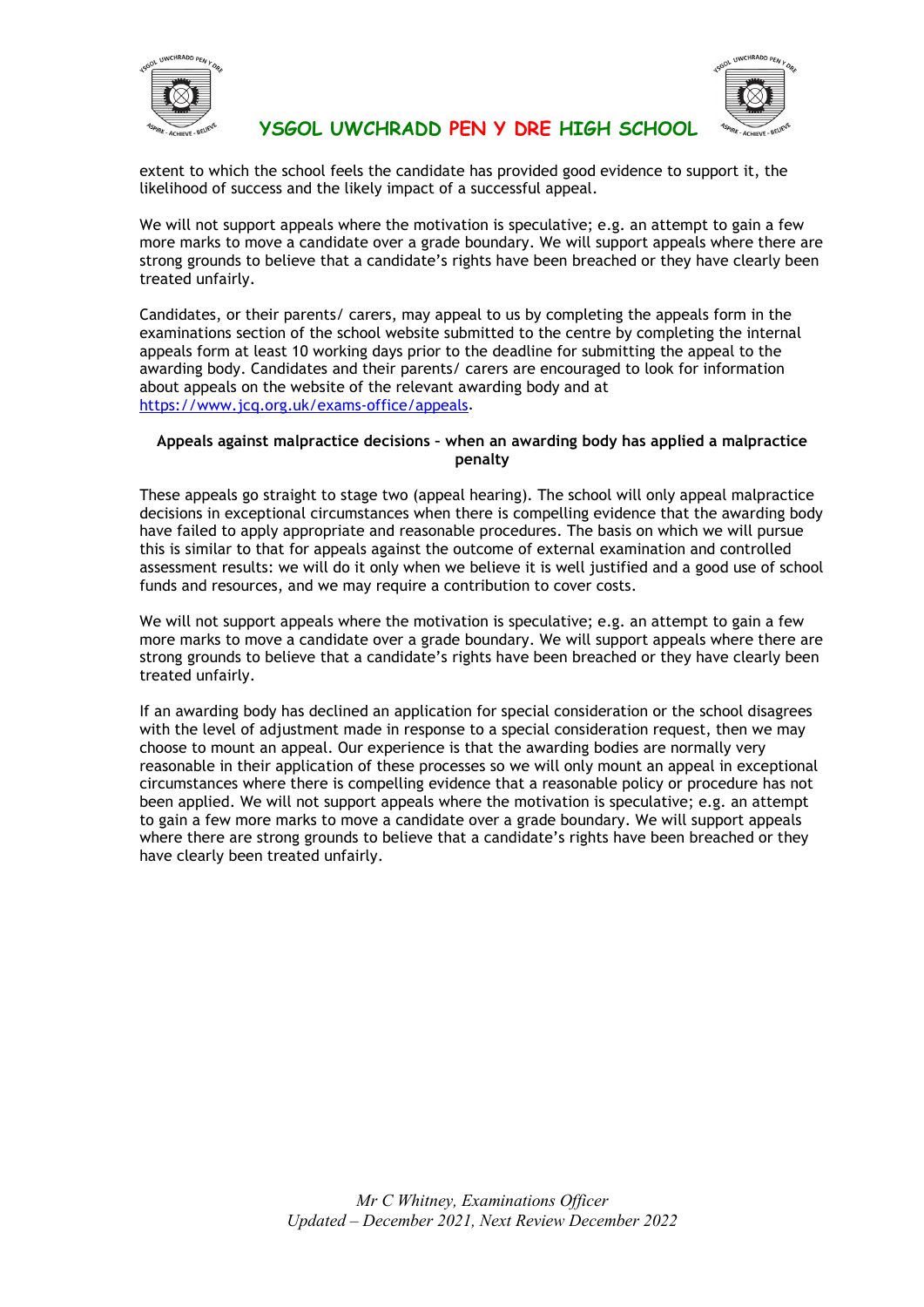



Any candidate who wants to query a mark/grade awarded by an Awarding Body upon issue of results should follow the following procedure:

- I. Contact the Examinations Officer **and** the subject teacher as soon as possible [**but at least 10** *working days before the published deadline for EARs*] in person to discuss the mark/grade. The Examinations Officer will advise on the options available to query the mark/grade and the costs involved.
- II. Candidates should be aware that EARs can result in marks/grades being raised, confirmed or lowered. Candidates must sign a consent form to confirm that they understand the consequence of an EAR. Consent forms will be issued by the Examinations Officer.
- III. The subject teacher will review the candidate's marks/grades and discuss with the Head of Faculty to agree on the appropriate action taking into account the breakdown of marks, the grade boundaries and the candidate's predicted grades.
	- If the Faculty agrees to support the EAR:
		- a. The request, together with the candidates consent form, should be made to the Examinations Officer *before the published deadline for EARs.* The cost of the enquiry will be met by the departmental budget. If the EAR is successful, the fee will be refunded.
	- If the Faculty does not agree to support the EAR:
		- b. A candidate may appeal against the decision not to support an EAR. Appeals should be made in writing to the Examinations Officer, at least *5 working days before the published deadline for EARs*. The appeal should state, in detail, the reason(s) for the appeal. This appeal should be signed and dated and should include the daytime contact telephone number of the candidate, parent or guardian. The appeal information will be reviewed by the Examinations Officer and a member of the Senior Management Team; the outcome of the appeal will be communicated by telephone and letter within 48 hours of receipt. This decision is final.
		- c. If the centre does not support the EAR the candidate may still proceed with the EAR but all costs involved will be paid by the candidate at the time the EAR is made. No EARs will be made until fees are paid. Requests must be made in person to the Examinations Officer *before the published deadline for EARs*. If the enquiry is successful the fee will be refunded to the candidate.
- IV. Outcomes following EARs will be forwarded by the Examinations Officer to the candidate as soon as they have been received from the Awarding Bodies.

*--This policy will be kept under review and revised as necessary--*

**Head of Centre Exams Officer**

**Date**